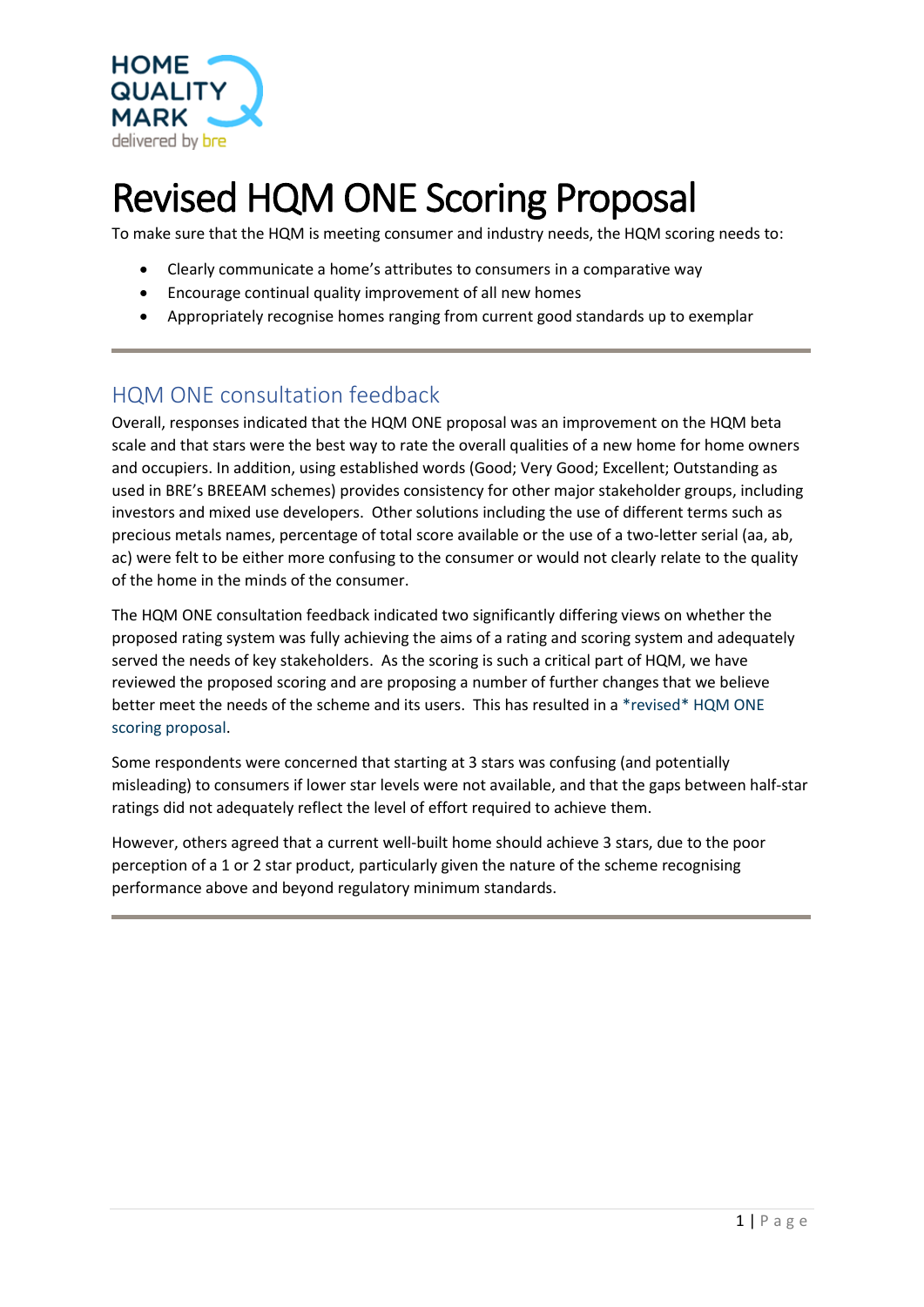

### Feedback analysis

Initial analysis was carried out on the HQM feedback received, in relation to HQM beta and the consultation draft of HQM ONE, to identify parts of the proposed scoring that worked well, and those parts that required further adaptation. This resulted in the following proposals for a \*revised HQM ONE scoring proposal\*:

| <b>Proposals</b>                                                                                                                                                                        | <b>Justification</b>                                                                                                                                                                                                              |  |  |
|-----------------------------------------------------------------------------------------------------------------------------------------------------------------------------------------|-----------------------------------------------------------------------------------------------------------------------------------------------------------------------------------------------------------------------------------|--|--|
| Change<br>Start star rating on a scale from 1 to 5<br>(with 1 star awarded to homes for<br>meeting HQM's baseline requirements<br>and 5 stars awarded to homes that are<br>outstanding) | Removes potential for consumer confusion<br>Recognises the current level of improvement over<br>$\bullet$<br>the HQM baseline (minimum requirements) in a way<br>that is accessible to consumers.                                 |  |  |
| Retain<br>Half star increments                                                                                                                                                          | Increases scoring granularity to recognise a broader<br>range of performance beyond minimum standards<br>and in between HQM star ratings (i.e. increasing the<br>scale from 5 - to 9 steps; 1, 1.5, 2, 2.5, 3, 3.5, 4, 4.5,<br>5) |  |  |
| Retain<br>3-star score as broadly equivalent to a<br>well designed and built Code Level 3<br>home                                                                                       | Maintains previous entry level score at an output<br>level that is acceptable to industry and consumers<br>Allows for certification of lower scoring homes<br>$\bullet$<br>where required                                         |  |  |
| Retain<br>5-star score (i.e. 80%, or 400 credits)                                                                                                                                       | Maintains score required for an 'outstanding' home,<br>to recognise exemplar projects and continually push<br>standards higher.                                                                                                   |  |  |

Having identified the above key points, it was necessary to establish specific benchmarks for each of the proposed 9 steps in the ratings that encourage improvement in performance over time. The introduction of additional star ratings, combined with the need to keep the 3-star score consistent with the HQM ONE consultation proposals, meant that an appropriate benchmark scale was required for both sides of the 3-star level (i.e. for 1-3 star, and for 3-5 star).

In summary we are proposing to set the 1 star entry at a level that represents a home which achieves the minimum HQM requirements only, as these are considered critical to the delivery of any quality home.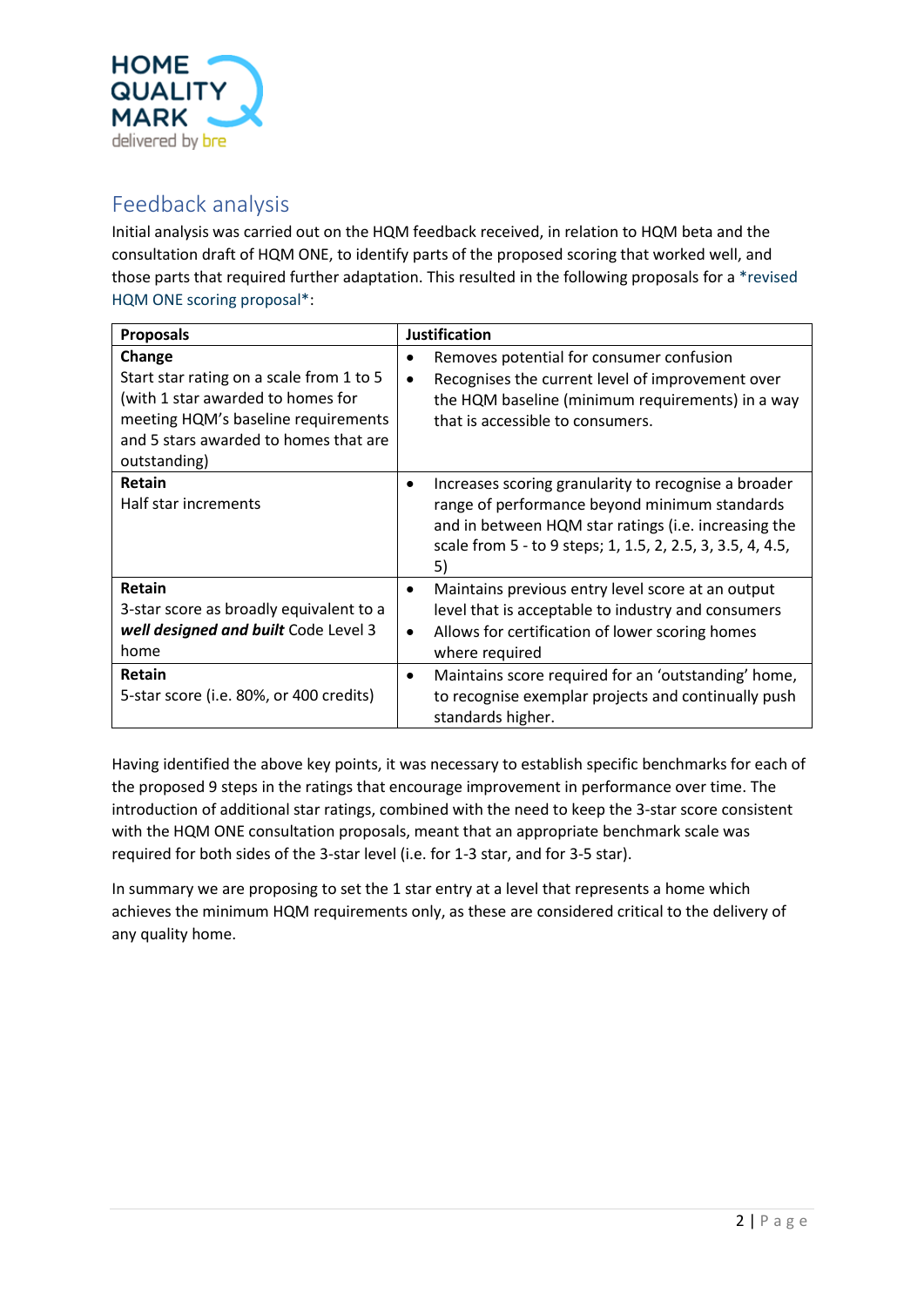

To identify an appropriate benchmark scale for the remaining star levels, a series of scenarios (covering a range of good to best practice standards) were modelled within the HQM ONE scheme. This modelling identified further changes to scoring principles:

| <b>Proposals</b>                                                      | <b>Justification</b>                                                                                                                                     |
|-----------------------------------------------------------------------|----------------------------------------------------------------------------------------------------------------------------------------------------------|
| <b>Introduce</b><br>1-star for achieving minimum<br>requirements only | Emphasises these as the baseline entry requirements<br>for the scheme                                                                                    |
| Change<br>Benchmark scale from staggered to<br>progressive            | Encourages continual improvement<br>Reduces improvement requirements at lower levels<br>٠                                                                |
| Retain<br>3-star score (i.e. 30%, or 150 credits)                     | Broadly, a well designed and built Code Level 3<br>$\bullet$<br>home was achieving this score in HQM ONE<br>(assuming all minimum requirements were met) |

#### Scenario modelling

To establish an appropriate benchmark range, over twenty scenarios were modelled against the HQM ONE scheme. To do this, a series of assumptions were made:

- the minimum requirements were met
- conservative judgements regarding issues relating to location
- conservative assessment against the criteria intention where detail was lacking or subjective
- \*new\* issues or criteria that were not considered standard practice were not assumed as achieved

Statistical analysis was completed on the results from the scenario modelling to help inform specific benchmark figures.

The results from the modelling suggested that the progressive benchmark scale, illustrated in the graph below (light blue line), would best reflect the outcomes (note that these have been displayed against the staggered HQM beta and HQM ONE consultation benchmark scales, for reference).

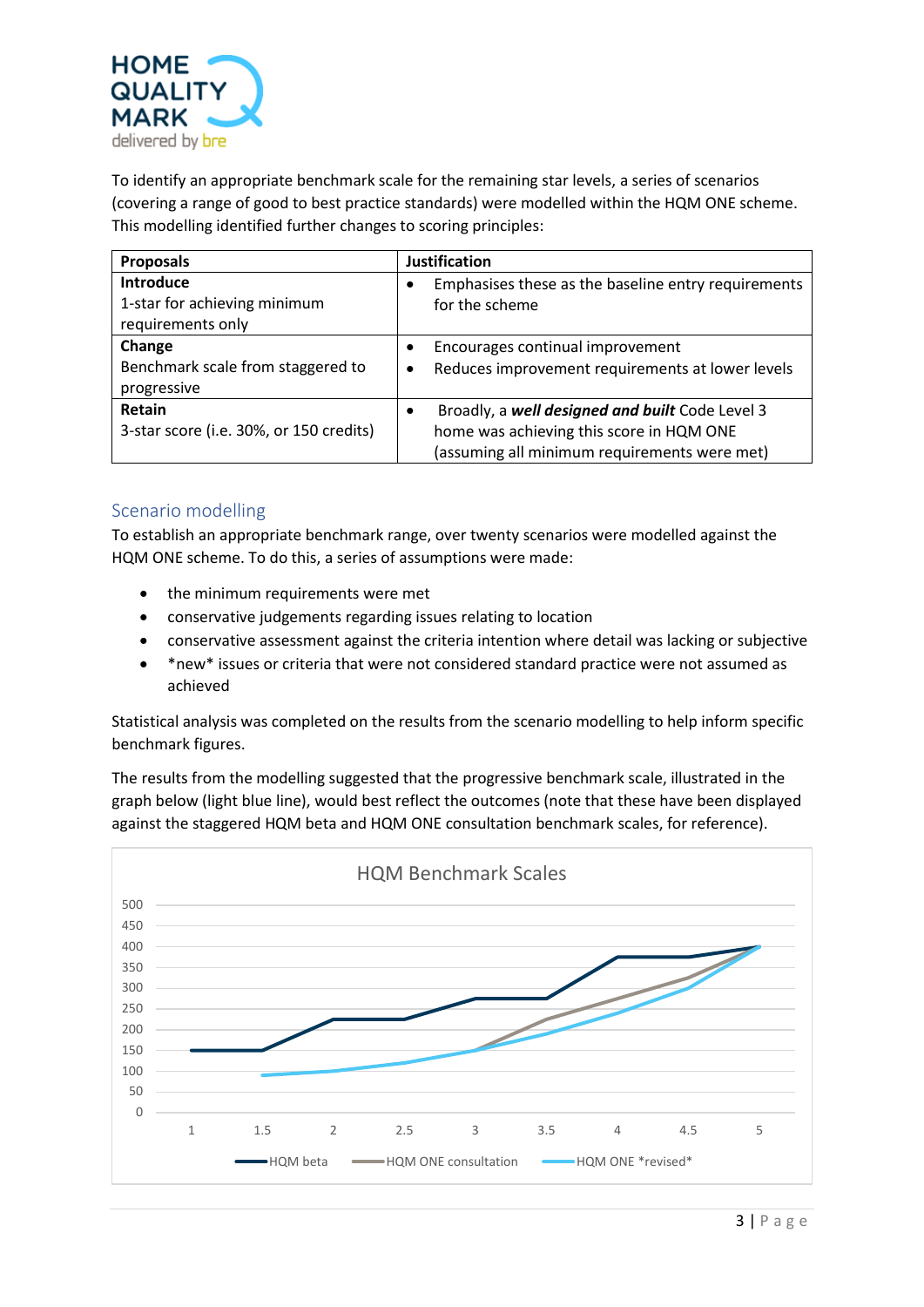

This progressive benchmark scale also addressed the concerns raised regarding the difficulty of achieving a half star increase by:

- reducing the credit score required at each star rating up to 4.5 star
- reducing the improvement required between star ratings up to 4.5 star

## The \*revised\* proposal

Having established an appropriate benchmark scale, the \*revised\* HQM ONE scoring proposal for the star and indicator scores is summarised below:

| <b>Star Rating</b> | <b>Score Required</b>     | Percentage<br><b>Required</b> | <b>Descriptor</b> | <b>Indicator Levels</b> | Percentage<br><b>Required</b> |
|--------------------|---------------------------|-------------------------------|-------------------|-------------------------|-------------------------------|
| ★                  | Minimum requirements only |                               |                   |                         |                               |
|                    | 90                        | 18%                           | Certified         |                         | 18%                           |
|                    | 100                       | 20%                           |                   |                         | 20%                           |
|                    | 120                       | 24%                           |                   |                         |                               |
| W                  | 150                       | 30%                           | Good              |                         | 30%                           |
|                    | 190                       | 38%                           |                   |                         |                               |
|                    | 240                       | 48%                           | Very Good         |                         | 48%                           |
|                    | 300                       | 60%                           | Excellent         |                         |                               |
|                    | 400                       | 80%                           | Outstanding       | ר                       | 80%                           |

Each star rating will be accompanied by a descriptive term to help contextualise the overall rating for the consumer. The 3 star level (i.e. a *well designed and built* Code Level 3 home) was considered the minimum rating at which to apply a positive descriptor as this represents typical practice across much of the housing sector. The descriptors used for 3 to 5 star ratings also allow for a high level of comparison between HQM and other standards within the BREEAM family of schemes.

It is proposed that the indicator levels (1 to 5) follow the same progressive benchmark scale as the stars, albeit with fewer levels. Their percentage requirements align with the respective whole stars. Indicator level 1 will be the only exception, which will link with the percentage requirements for 1.5 star (as it is not a requirement of 1 star to achieve any tradable credits).